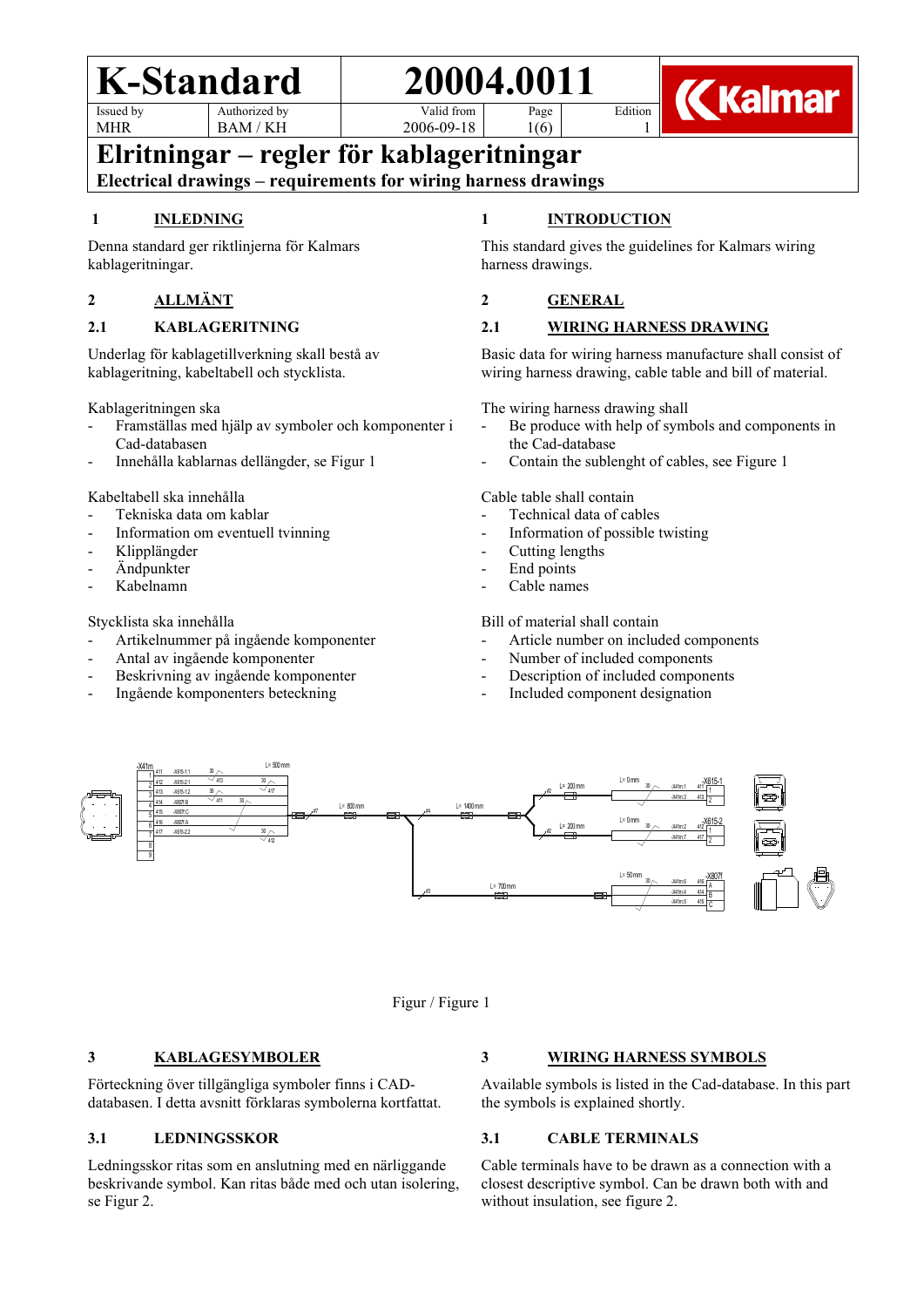# **K-Standard 20004.0011**

Edition 1

**K** Kalmar

Issued by MHR

Authorized by BAM / KH

Valid from 2006-09-18 Page 2(6)

# **Elritningar – regler för kablageritningar**

**Electrical drawings – requirements for wiring harness drawings**

#### **3.2 PLINTAR**

Plintar ritas som en anslutning med en närliggande beskrivande symbol vid blocket den ingår i, se exempel i Figur 2 med förklarande text i Tabell 1.

### **3.2 HOUSINGS**

Housings have to be drawn as a connection with a closest descriptive symbol beside the block it is included in, see example in figure 2 with explanatory text in Table 1.



- X10 Flatstiftshylsa med isolering / Receptacle with insulation<br>X11 Ringkabelsko med krympslang / Ring cable eve with hea
- Ringkabelsko med krympslang / Ring cable eye with heat-shrinkable tubing
- X12f Rundstifthylsa / Socket
- 
- X13m Rundstift / Pin<br>X14f MATE-N-LOW MATE-N-LOK Hylsblock / MATE-N-LOK Socket housing
- X15 Flatstift utan isolering / Flat pin without insulation
- X17 Deutsch DT04-6P Stiftblock / Deutsch DT04-6P Pin housing

Tabell / Table 1

#### **3.3 FÖRGRENING**

Förgrening kan ritas på två sätt:

Båda exempel visar samma sak.

Ex 1. Med ellips som visar åt vilket håll skarven ska vara.

Ex 2. Med solfjäderform som också visar åt vilket håll skarven ska vara.

#### **3.3 BRANCHING**

Branching could be drawn in two ways:

Both examples shows same thing.

Ex 1. With ellipse which shows the direction of the splice.

Ex 2. With fan shape which also shows the direction of the splice.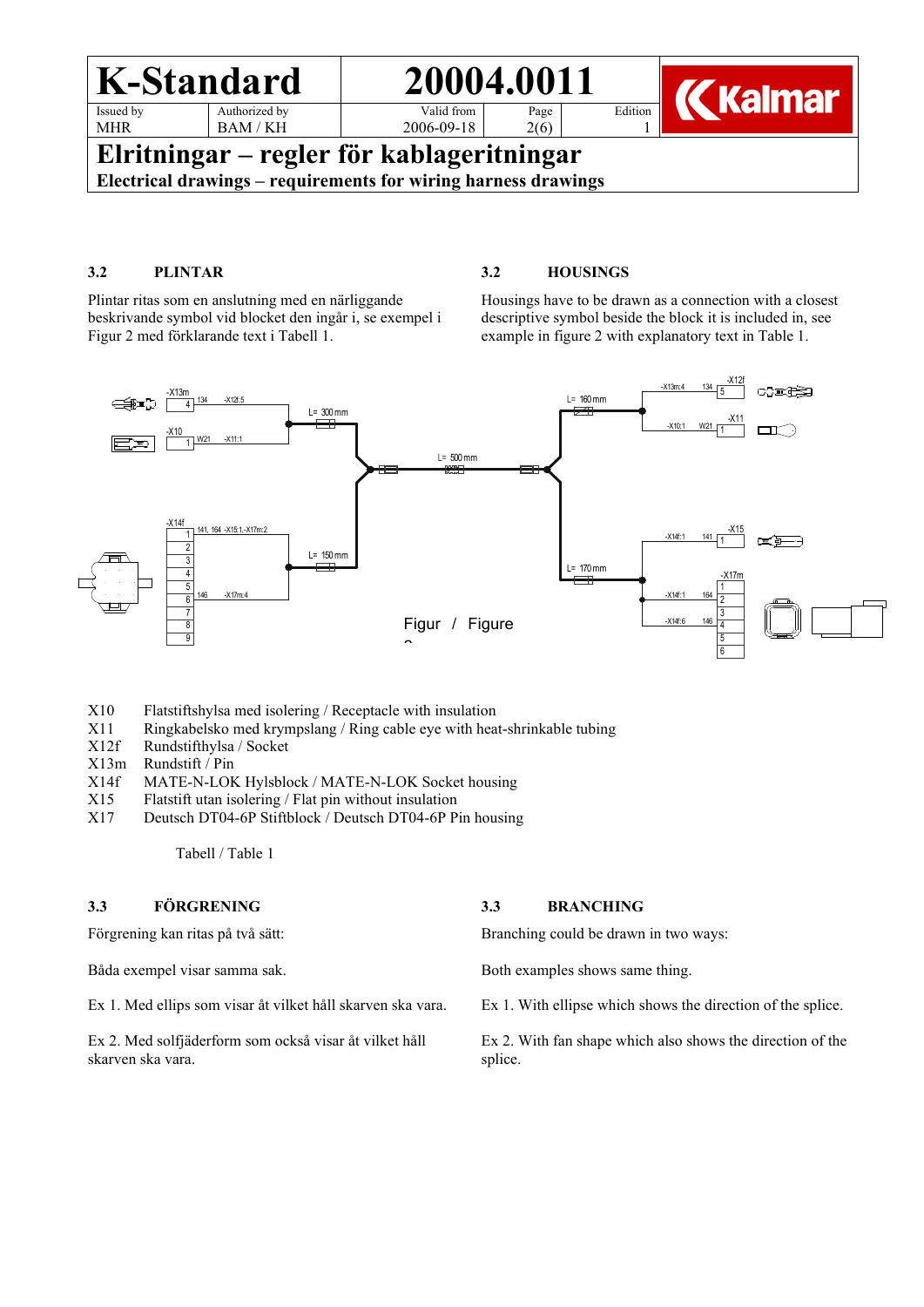

**Electrical drawings – requirements for wiring harness drawings**



**3.4 KABELSKYDD 3.4 CABLE COVER**



 $\begin{bmatrix} 1 & 0 & 0 \\ 0 & 0 & 0 \\ 0 & 0 & 0 \end{bmatrix}$ 

**RANT** 

| PVC-slang/<br>PVC-hose                            |
|---------------------------------------------------|
| PVC-slang med slits/<br>PVC-hose with slot        |
| Korrugerad plastslang/<br>Corrugated platics hose |
| Korrugerad plastslang me                          |



Krympslang/ Heat-Shrinkable tubing



Buntning med bandklämma Wrapping with cable tie



 $\chi$  $\chi$  $\chi$  Icke metallisk flätad slang/ Non metallic hose braid

ed slits/ Temperaturkrav på kabelskydd Corrugated plastics hose with slot anges i symbolen (ex max temp  $100^{\circ}$ C)/ Temperature demand on cable cover is indicated in the symbol (e.g. max temp 100°C)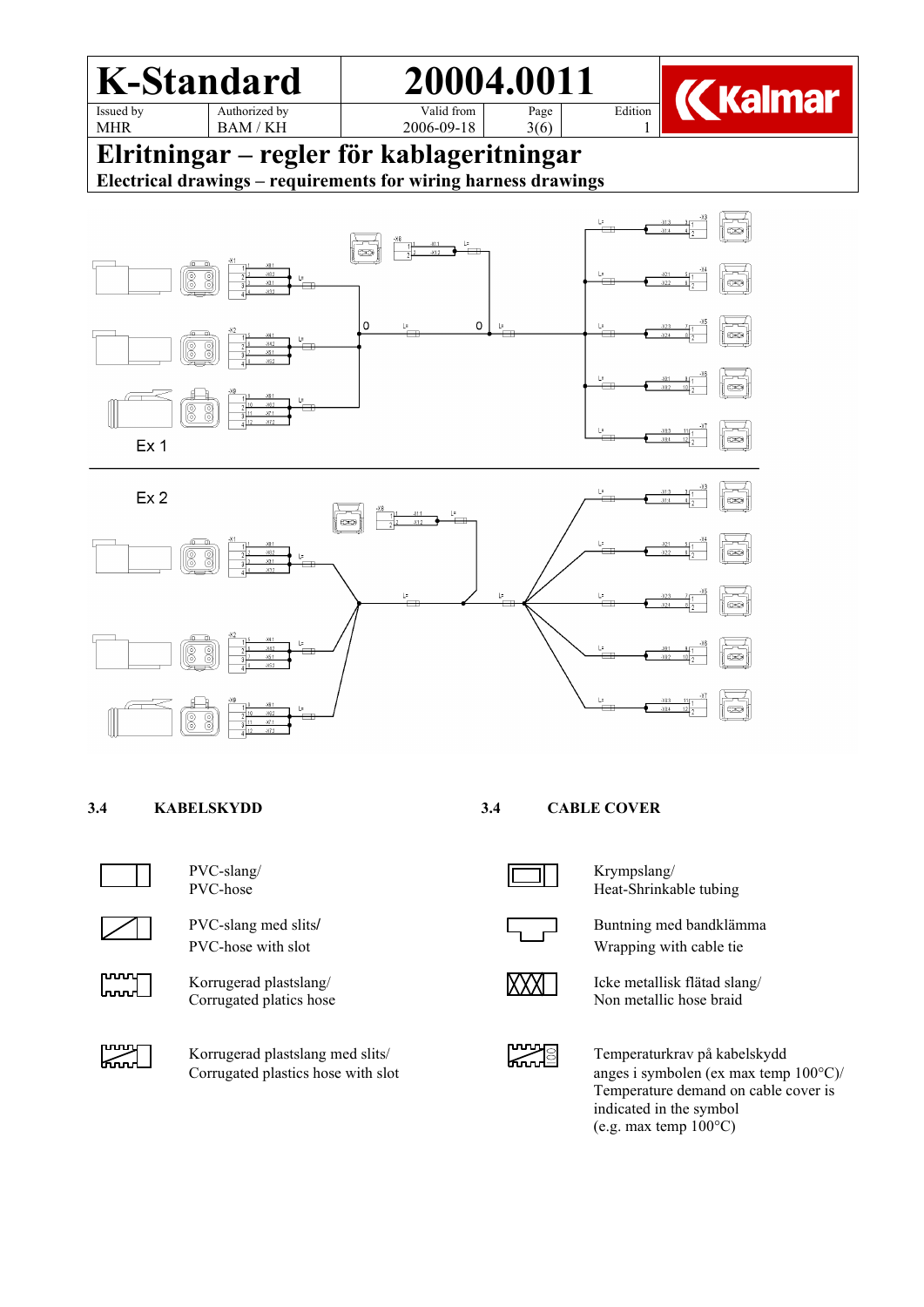#### **K-Standard 20004.0011** Issued by Authorized by

# Page

4(6)

Valid from 2006-09-18

Edition

1



**Elritningar – regler för kablageritningar**

**Electrical drawings – requirements for wiring harness drawings**

#### **Dokumentation av kabelskydd**

MHR

Då flera mindre kabelskydd går in i ett större ska detta dokumenteras enligt nedan.

BAM / KH

En ellips betecknar det större kabelskyddet där de andra kabelskydden infogas. Se Figur 3.



Figur 3

#### **3.5 TVINNADE KABLAR**

De kablar som symbolen sträcker sig över ska tvinnas. Siffran över symbolen anger antal varv per meter.

I Figur 4 sträcker sig symbolen för tvinning över de kablar som ska tvinnas.

I Figur 5, då symbolen endast sträcker sig över en kabel, anges ledningsbeteckningen för den kabel den ska tvinnas med under symbolen.

I Figur 6 görs en hänvisning till den grupp (14) kablar som ska tvinnas.





#### **3.6 SKARVADE KABLAR**



Skarv av två eller fler kablar som sammankopplats.

Tätad skarv av två eller fler kablar som sammankopplats. Skarven uppfyller IP67.

#### **Documentation of cable cover**

If many small cable covers penetrates a bigger one shall it be documented as below.

An ellipse signifies the bigger cable cover where the other cable covers have to be insert in. See Figure 3.

#### **3.5 TWISTED CABLES**

The cables where the symbol is placed shall be twisted. The number over the symbol describes twist per meter intensity.

In Figure 4 the symbol for twisting is placed over the cables which have to be twisted.

In Figure 5, when the symbol only is placed over one cable, the other part name is placed under the symbol.

In Figure 6 a reference is made to that group (14) of cables which shall be twisted.

| $-X14f$ |     |           |    |
|---------|-----|-----------|----|
|         |     |           |    |
| 2       | 142 | $-X12f:5$ | 30 |
| 3       | 143 | $-X17m:4$ | 14 |
|         |     |           |    |
|         | 145 | $-X17m:4$ | 30 |
| 5       |     |           | 14 |

Figur 4 Figur 5 Figur 5 Figur 6

#### **3.6 SPLICED CABLES**

Splice of two or more connected cores.



Sealed splice of two or more connected cores. The splice fulfills IP67.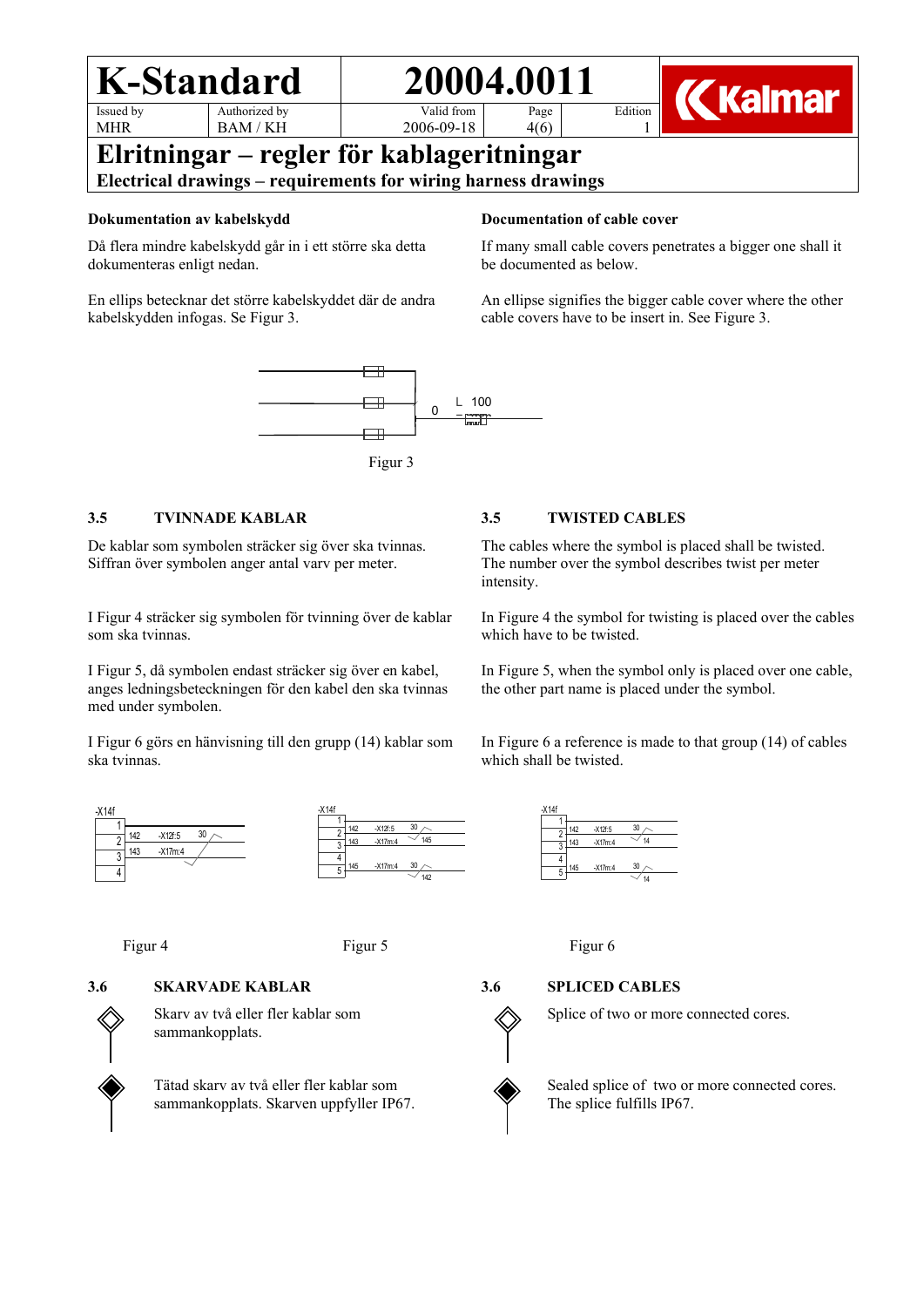# **K-Standard 20004.0011**

Edition

1



Issued by MHR

Authorized by

Valid from

BAM / KH

Page 5(6)

## 2006-09-18 **Elritningar – regler för kablageritningar**

**Electrical drawings – requirements for wiring harness drawings**

Kabelnummer på ingående kablar visas enligt Figur 7.

Cable number on included cabels shows according to figure 7.



#### Figur 7

#### **4 TABELL**

Samtliga i kablaget ingående kablar och komponenter specificeras i Excel filer, stycklista och kabeltabell. Se nedanstående exempel. Tabell baseras på Figur 1. Figur 8 visar automatgenererad stycklista med artikelnummer på ingående kablar och komponenter.

#### **4 TABLE**

All cables and components included in the wiring harness have to be specified in Excel files, bill of material and cable table. See example below. Table is based on figure 1. Figure 8 shows automatgenerated bill of material with article number of the included cables and components.

| <b>Bill of Material</b> |  |                                |                                                                |                  |                   |  |
|-------------------------|--|--------------------------------|----------------------------------------------------------------|------------------|-------------------|--|
|                         |  | Project: A45742.0100           |                                                                | Made by: TOO     |                   |  |
|                         |  | Drawing: A40767.0100 Issue: 02 |                                                                | Date: 2004-10-19 |                   |  |
|                         |  | Pos. Quantity Article No.      | Description                                                    | Supplier         | Device Names      |  |
|                         |  | 3922201.0009                   | DTxx Crimpcontact; socket; AWG 16-18 0.8 - 1.3 mm <sup>2</sup> | Deutsch          | l-X807f           |  |
|                         |  | 7 922202.0001                  | Pin contact for .140 Mate-N-Lok; 0.5-2.1 gmm; AWG 20-14        | IAMP             | l-X41 m           |  |
| з                       |  | 922203.0001                    | .140 Mate-N-Lok pin housting, 9 positions for panel mount      | IAMP             | l-X41 m           |  |
|                         |  | 2 922204.0028                  | Timer contact 2pol                                             | IAMP             | -X615-1, -X615-2  |  |
| 51                      |  | 2922204.0029                   | Cover for 2-pin Timer contact                                  |                  | -X615-1, -X615-2  |  |
| 61                      |  | 922204.0087                    | Connector DT Series; 3 positions; plug-                        | Deutsch          | l-X807f           |  |
|                         |  | 922204.0088                    | Wedge lock                                                     | Deutsch          | l-X807f           |  |
| 8                       |  | 4 923702.0005                  | FSH for Timer 2,8mm, A 0.5-1,5mm2                              | IAMP.            | l-X615-1. -X615-2 |  |
| 9                       |  | 17,75 923969.0003              | IR2 GY 0.75                                                    |                  | -W40767.0100      |  |

#### Figur 8

Figur 9 visar automatgenererad kabeltabell med artikelnummer på ingående kablar.

Figure 9 shows automatgenerated cable table with article number of included cables.

| <b>Cable List</b>              |              |                 |   |                  |  |             |              |                  |             |                                    |  |     |     |          |
|--------------------------------|--------------|-----------------|---|------------------|--|-------------|--------------|------------------|-------------|------------------------------------|--|-----|-----|----------|
| Project: A45742.0100           |              |                 |   |                  |  |             | Made by: TOO |                  |             |                                    |  |     |     |          |
| Drawing: A40767.0100 Issue: 02 |              |                 |   |                  |  |             |              | Date: 2004-10-19 |             |                                    |  |     |     |          |
| <b>From</b>                    |              |                 |   | <b>To</b>        |  |             |              | lWire            |             |                                    |  |     |     |          |
| <b>Add Part</b>                | ArticleNo    | DeviceName  Pin |   | DeviceName Pin   |  | ArticleNo   | Add Part     | CoreNr           | ArticleNo   | Length [mm] Dimension Color   Type |  |     |     | Twisted  |
|                                | 923702.0005  | -X615-1         |   | $-X41m$          |  | 922202.0001 |              | I41 <sup>.</sup> | 923969.0003 | 2900 0.75                          |  | 1GY | IR2 | 1413     |
|                                | 923702.0005  | -X615-2         |   | $ \times$ 41 $m$ |  | 922202.0001 |              | 412              | 923969.0003 | 2900 0.75                          |  | ÍGY | IR2 | 417      |
|                                | 1923702.0005 | l-X615-1        |   | $-X41m$          |  | 922202.0001 |              | 413              | 923969.0003 | 290010.75                          |  | lGY | IR2 | 411      |
|                                | 922201.0009  | l-X807f         | B | -X41m            |  | 922202.0001 |              | 414              | 923969.0003 | 205010.75                          |  | lG٧ | IR2 | 415, 416 |
|                                | 922201.0009  | l-X807f         |   | -X41m            |  | 922202.0001 |              | 415              | 923969.0003 | 205010.75                          |  | lgy | lR2 | 414, 416 |
|                                | 922201.0009  | -X807f          |   | $-X41m$          |  | 922202.0001 |              | 416              | 923969.0003 | 2050 0.75                          |  | lGY | lR2 | 414, 415 |
|                                | 923702.0005  | l-X615-2        |   | -X41m            |  | 922202.0001 |              | 1417             | 923969.0003 | 2900 0.75                          |  | lGY | IR2 | 412      |